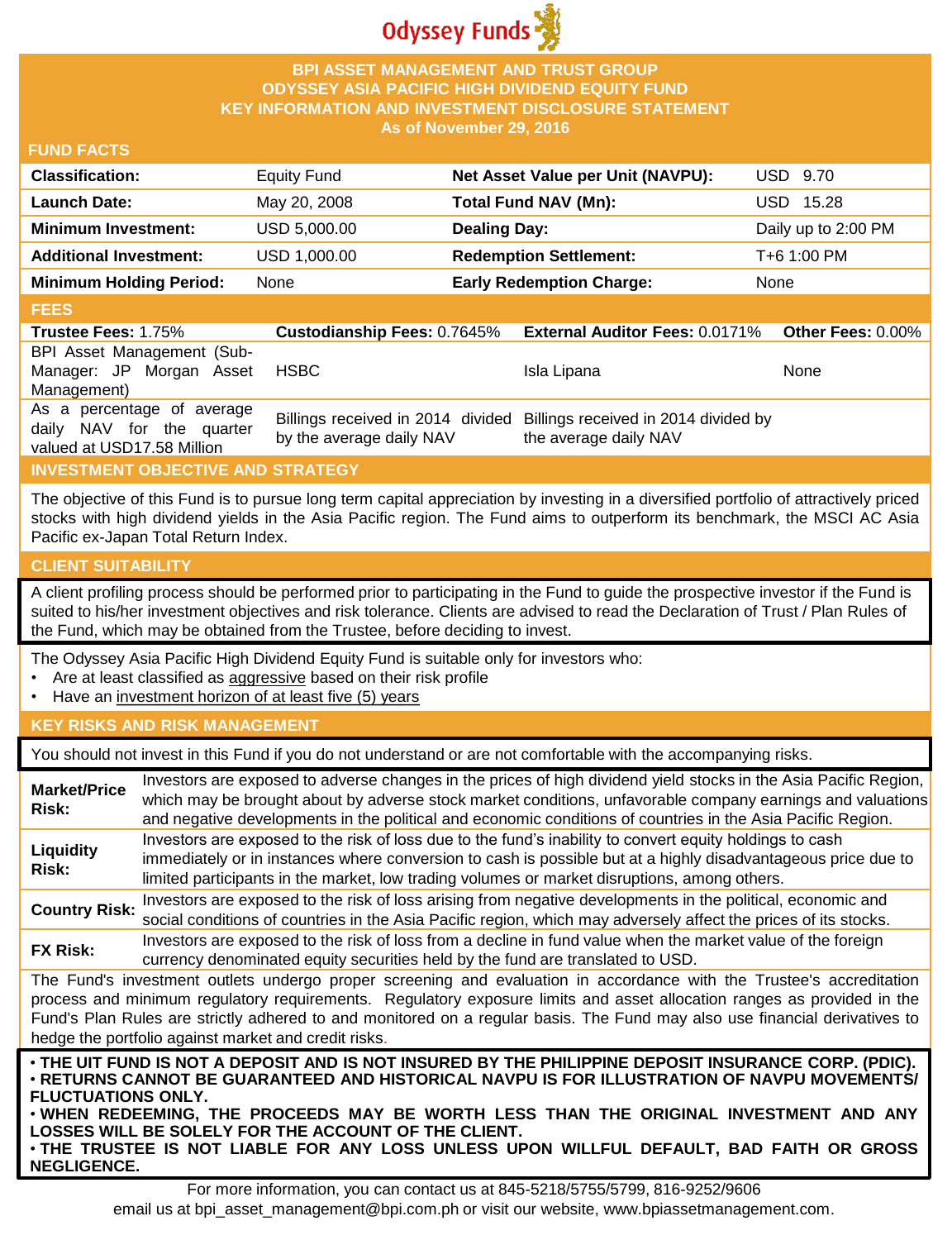# **FUND PERFORMANCE AND STATISTICS AS OF NOVEMBER 29, 2016**

(Purely for reference purposes and is not a guarantee of future results)



**NAVPU over the past 12 months** Highest 10.35 Lowest 8.13 **STATISTICS** Portfolio Beta 6.95 Volatility, Past 1 Year (%) <sup>2</sup> 15.68 Sharpe Ratio<sup>3</sup> 0.10 Information Ratio<sup>4</sup> -0.36 **Current Number of Holdings** 73

\* Benchmark is MSCI AC Asia Pacific ex-Japan Total Return Index

| <b>CUMULATIVE PERFORMANCE (%) 1</b>    |             |         |         |             |         |                   |
|----------------------------------------|-------------|---------|---------|-------------|---------|-------------------|
|                                        | 1 mo        | 3 mos   | 6 mos   | <b>1 YR</b> | 3 YRS   | S.I. <sup>5</sup> |
| Fund                                   | $-1.72$     | $-4.34$ | 2.11    | 2.32        | $-1.82$ | $-3.00$           |
| <b>Benchmark</b>                       | $-2.11$     | $-2.11$ | 7.73    | 7.53        | $-0.65$ | 11.61             |
| <b>ANNUALIZED PERFORMANCE (%) 1</b>    |             |         |         |             |         |                   |
|                                        | <b>1 YR</b> | 2 YRS   | 3 YRS   | 4 YRS       | 5 YRS   | S.I. <sup>5</sup> |
| Fund                                   | 2.32        | $-3.24$ | $-0.61$ | $-0.15$     | 3.02    | $-0.36$           |
| <b>Benchmark</b>                       | 7.53        | $-2.13$ | $-0.22$ | 1.91        | 5.07    | 1.30              |
| <b>CALENDAR YEAR PERFORMANCE (%) 1</b> |             |         |         |             |         |                   |
|                                        | YTD         | 2015    | 2014    | 2013        | 2012    | 2011              |
| Fund                                   | 4.64        | $-9.91$ | 7.08    | $-5.41$     | 21.10   | $-18.24$          |
| <b>Benchmark</b>                       | 7.91        | -9.47   | 3.71    | 2.65        | 22.75   | $-15.59$          |

<sup>1</sup>Returns are net of fees.

<sup>2</sup>Measures the degree to which the Fund fluctuates vis-à-vis its average return over a period of time. <sup>3</sup>Used to characterize how well the return of a Fund

compensates the investor for the level of risk taken. The higher the number, the better.

<sup>4</sup>Measures reward-to-risk efficiency of the portfolio relative to the benchmark. The higher the number, the higher the reward per unit of risk.

<sup>5</sup>Since inception.

6 Includes accrued income, investment securities purchased, accrued expenses, etc.

\*Declaration of Trust is available upon request through branch of account.

| <b>PORTFOLIO COMPOSITION</b>                        |               | то  |  |
|-----------------------------------------------------|---------------|-----|--|
| <b>Allocation</b>                                   | % of Fund     | Na  |  |
| Equities                                            | 98.48         | Koi |  |
| Cash                                                | 3.01          |     |  |
| Time deposits and money market                      |               | НS  |  |
| Other receivables - net of liabilities <sup>6</sup> | $-1.49$       | СK  |  |
| <b>Top Five Sector Holdings</b>                     | % of Equities |     |  |
| Financials                                          | 36.69         | Chi |  |
| Industrials                                         | 11.42         |     |  |
| <b>Utilities</b>                                    | 10.30         | Baı |  |
| Information Technology                              | 6.97          | LG  |  |
| Energy                                              | 6.84          |     |  |
| <b>Top Five Country Weightings</b>                  | % of Equities | QB  |  |
| Australia                                           | 26.54         | AM  |  |
| China                                               | 17.56         |     |  |
| Korea                                               | 15.14         | DB  |  |
| Hong Kong                                           | 11.88         |     |  |
| Thailand                                            | 9.38          | Yu  |  |

### **P TEN HOLDINGS**

| Name                        | % of Equities |
|-----------------------------|---------------|
| Korea Electric Power        | 4.97          |
| HSBC Holdings               | 4.79          |
| CK Hutchison Holdings       | 4.25          |
| China Mobile                | 4.10          |
| Bangkok Bank Public Company | 4.08          |
| LG Uplus                    | 4.05          |
| <b>QBE Insurance Group</b>  | 3.05          |
| AMP                         | 3.05          |
| DBS Group Holdings          | 3.04          |
| Yuanta Financial Holdings   | 2.83          |

#### **RELATED PARTY TRANSACTIONS\***

The Fund has no investments and trade transactions with Bank of the Philippine Islands, its subsidiaries and related parties.

\* Related party in accordance with BPI's internal policy.